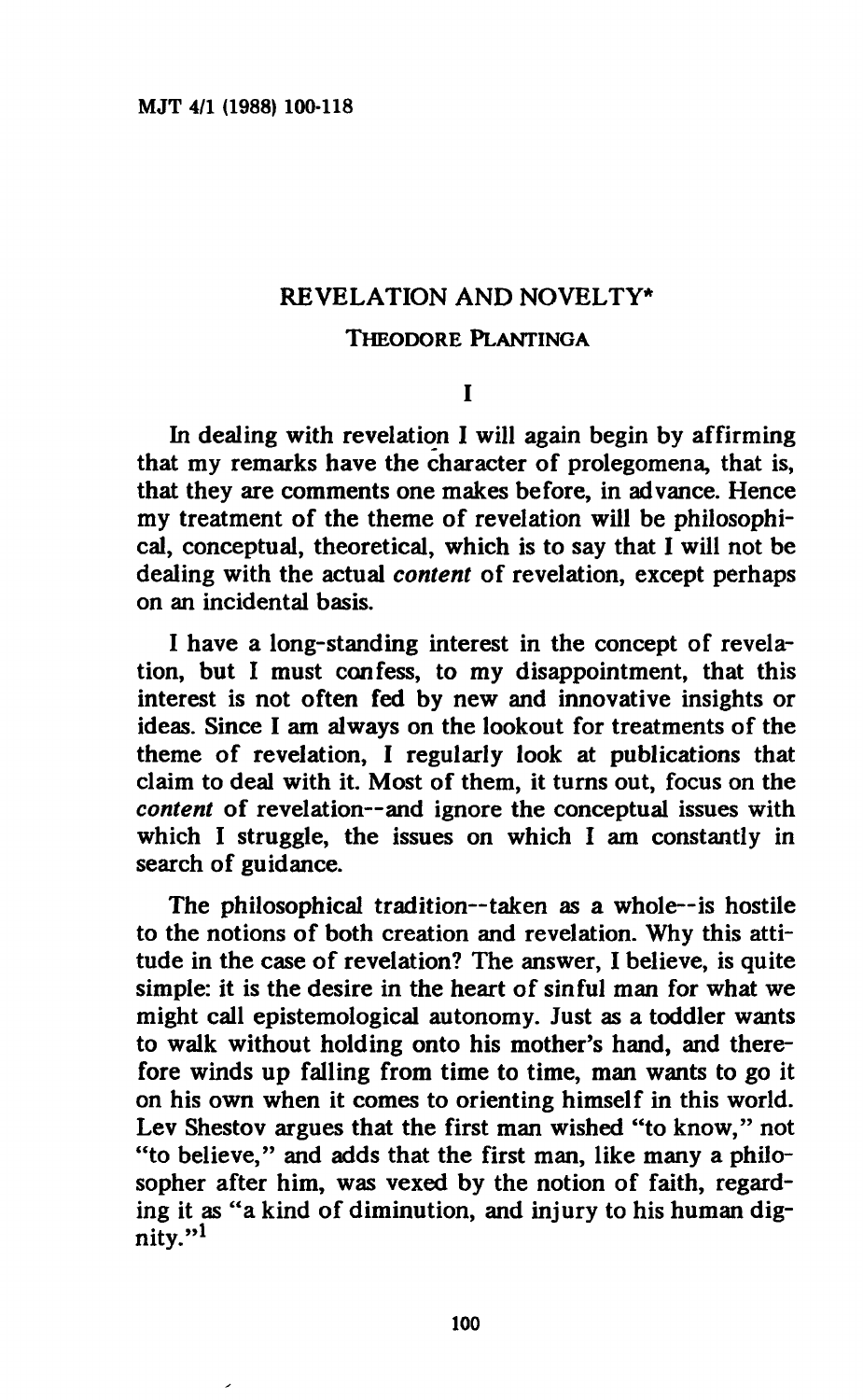**We can illustrate this tendency from the history of philosophy. To begin with Plato, his insistence that the human soul, by virtue of a prior existence in the domain or general vicinity of the Forms, was equipped to know, judge, and evaluate particulars by measuring them against the Forms as yardstick, really amounts to the insistence that man is on his own when it comes to knowledge-gathering. Man is cognitively equipped when he comes into this world: that's why learning can be called recollection.<sup>2</sup> When we turn to Descartes, who is generally thought to be the father of modern philosophy, we see that the main thrust of his philosophy especially when we think in terms of how it was received and transmitted to succeeding generations—is the ability of the human mind to attain truth on its own, provided it follows a carefully prescribed method; hence he laid down "rules for the direction of the mind" and wrote a discourse "on the method of rightly conducting the reason and seeking for truth in the sciences." When we have "clear and distinct" ideas, we can be sure that they correspond to reality. Even God's existence is proven by such a route. In the case of the British empiricist tradition (note that an exception should be made for Berkeley), man is again epistemologically autonomous. Everything in the intellect derives from the senses—this is the main thesis defended by Locke and Hume. Thus, we need no knowledge input from without. And if there is to be revelation of some sort—this is Locke's position, whereas Hume did not believe in revelation at all—it must be "reasonable." When we move on to Hegel, we see the thesis of man's independence asserted again, although the gathering of knowledge or wisdom or insight now becomes a collective human project, and a project from which a sort of God (conceived of in pantheist terms) is not excluded. Still, God's participation is not as revealer: knowledge still wells up from within.** 

**Now, not every philosopher has wanted to exclude God utterly from the human process of gaining knowledge. There have been a number of thinkers in the Christian Platonist tradition who have transferred Plato's Forms to the mind of God and then developed some version of an illuminationist or divine participation epistemology. In such a scheme, the**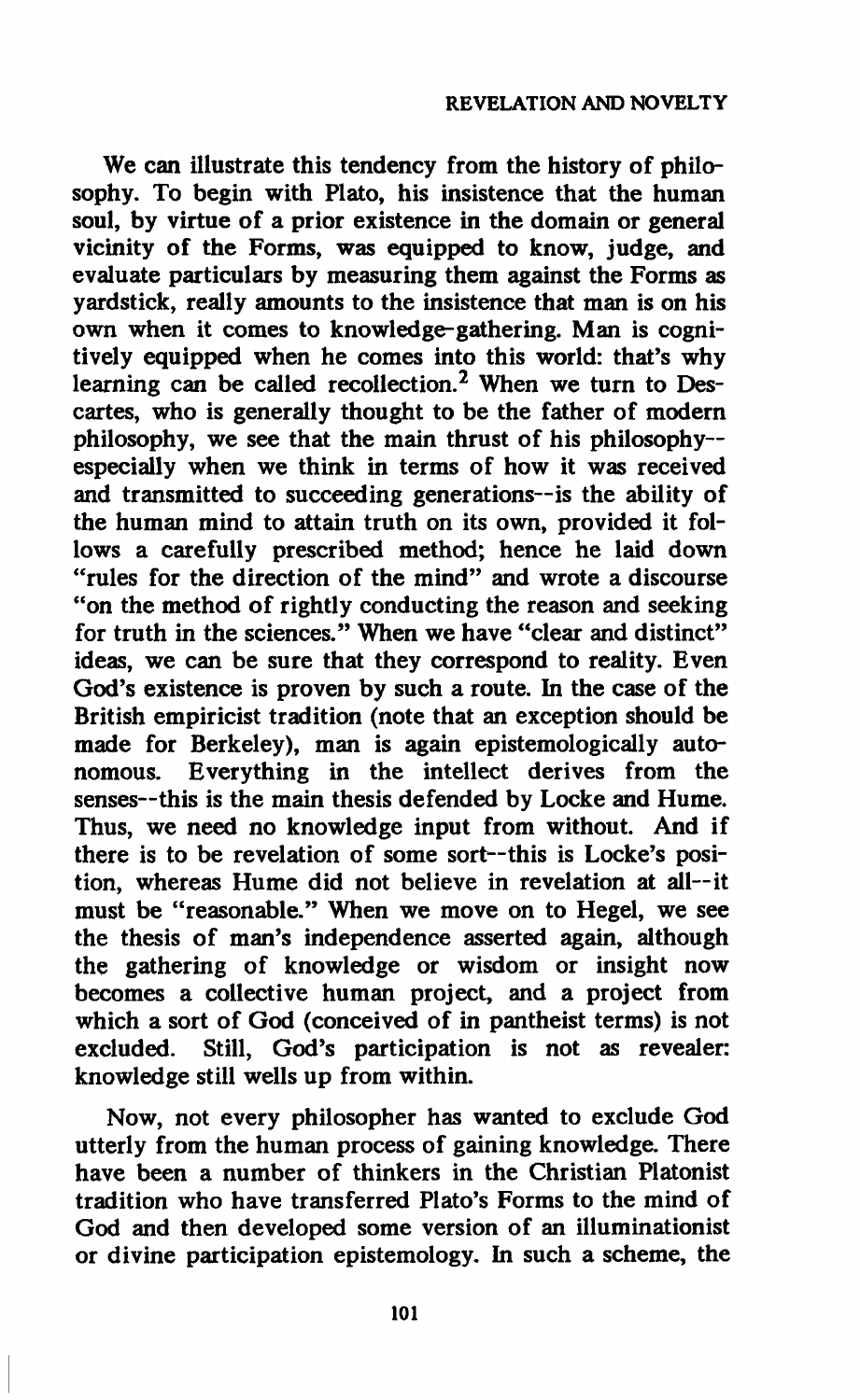**human knower ascends to or draws on the mind of God whenever he gains or develops knowledge. One such thinker is Nicolas Malebranche, who, in the words of James Collins, ". . .pushed to the extreme the rationalist policy of making God serve as the underpinning for an epistemology." Malebranche, of course, is also the thinker who makes God the cause of all events, both mental and physical.** 

**We have a direct vision of the divine essence, if not in its absolute nature, then at least to the extent that it is sharable by other things. Hence we see the same exemplar ideas according to which God creates the finite world. Since God cannot produce a contradiction, our vision of the ideal essences and eternal truths provides an unshakable mooring for the sciences.<sup>3</sup>**

**Such thinking stands at the opposite extreme from the tendency pointed out by Shestov, but it is subject to criticism in the form of a difficult question. Those who make God the ultimate author or cause of all deeds (as Malebranche does), have to answer the question whether God is the author of evil. In other words, what doctrine of sin and evil is then left? And those who resort to an illuminationist or divine participation epistemology must answer the question whether God is the source of error and illusion. In other words, we have to take account philosophically of both sin (wrong action) and error (wrong thought). And a Christian Platonist scheme will not help us here.** 

**If we wax eloquent about the glories of knowledge and proclaim that knowledge cannot be understood and explained unless we pull God into the picture, shouldn't we also wax eloquent about other marvelous processes, such as nutrition? We ingest and digest food, extract nourishment from it, and then expel what we don't need or can't use. Should we develop a divine participation theory of nutrition? Such a notion probably strikes you as absurd. Why? Well, one reason is that you regard nutrition as an extremely earthly—or perhaps I should say earthy—process. We share nutrition with the animals: they also eat, process food, and excrete what they don't or can't use. Would animals then have to be included in a divine participation theory of**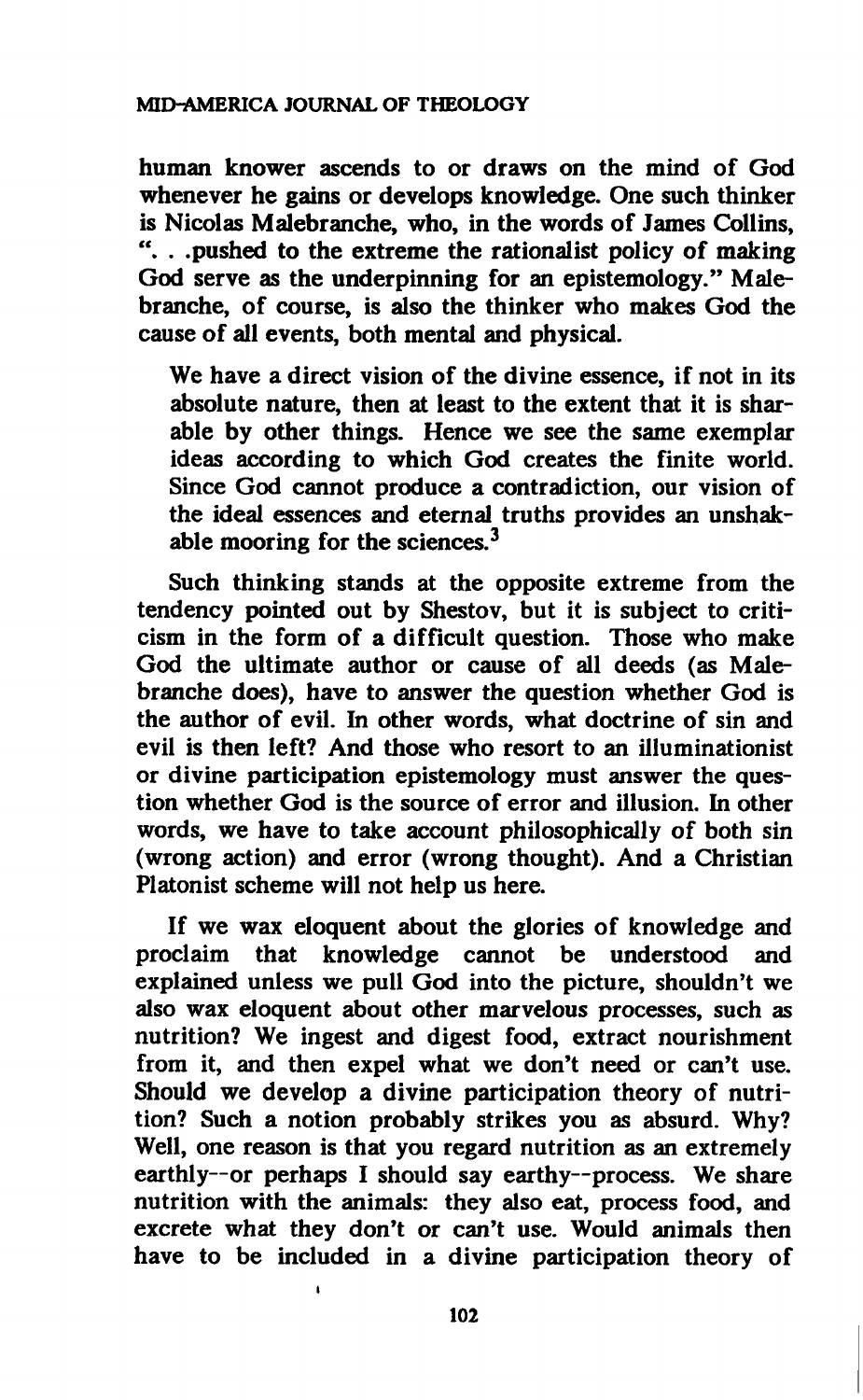# **nutrition?**

**My answer is that no such fancy theology is needed in a Christian high school when we take up nutrition: we can explain it in terms of the organs God has created for human beings and animals to use. But then I would go on to ask: what about animal knowledge, animal cognition of reality? Don't we share cognition with the animals? Don't animals possess eyes, ears and noses? Do Christian Platonists also have squirrels ascending to the mind of God to discover whether there are any acorns around to eat or store for winter? Their answer is no, and the reason they can give such an answer is that they tend to conceive of man as an immaterial soul: the soul (think of Plato's "unaided intellect") which apprehends the "pure and unadulterated object."<sup>4</sup> Thus the similarities between human and animal knowing do not even come up for discussion.** 

**What I wish to suggest is that we, as human beings, gain much knowledge in a manner similar to that used by animals. We use our eyes to look for something to eat, and also to stay away from our enemies. And when we do so, we are functioning as God intended. Over against Christian Platonism, I would stress that God gave us the senses for our use, and that, as good gifts of God, we may rely on them. God expects us to use those senses in all kinds of ways day by day (which is why it is so serious to undergo the loss of one of the senses, such as sight or hearing). He does not promise to give us all the information we need by means of revelation.** 

**My thesis, then, is that we must not equate revelation with the entire domain of human knowledge and experience. Revelation is extremely important—but it is not everything, cognitively speaking. In fact, if revelation were indeed "everything," it would also, in a significant sense, be nothing. And this tendency, namely, to make revelation both everything and nothing, is the error of the liberal tradition within Christianity.**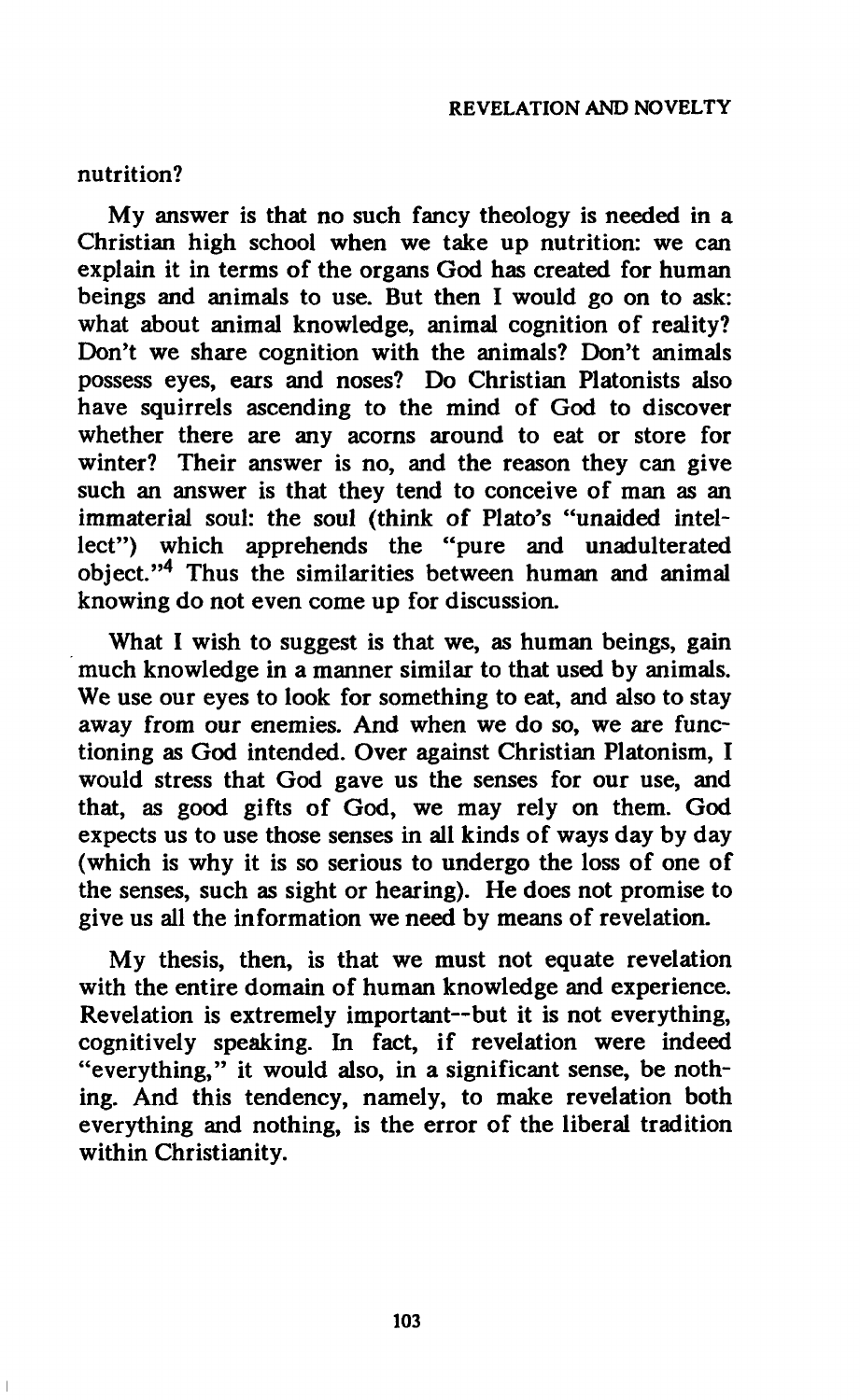**In "Creation and Novelty," I wrote about the danger of taming, naturalizing and assimilating the doctrine of creation. I now want to point to the same danger as it manifests itself in connection with the doctrine of revelation. Exactly such a tendency rears its head in liberal Christian theology, for example, the work of Schleiermacher, who wrote: "What is 'revelation'? Every new and original communication of the universe and its inmost life to men is a revelation. Thus every moment. . .can be seen to be revelatory, if you are properly conscious of its special character."<sup>5</sup> What happens in Schleiermacher's thought is that no proper separation is made between revelation and human responses to revelation. However important the latter, i.e., human responses, may be and however eagerly we look for them, we make a cardinal error if we equate them with the revelation itself. In the background, again, is the principle of continuity, which plays such a fundamental role in liberal thought, for this principle encourages us to blend revelation and response.** 

**I wish to argue against this theological tendency on some formal or non-theological grounds, that is to say, on philosophical grounds. If everything—or virtually everything—is revelation, actually or perhaps only potentially, then nothing is. Then revelation ceases to be a central category in our thought, just as if everything is miracle (as it is, again, for Schleiermacher), then nothing is miracle.** 

**Writers often use the device of highlighting key words, or perhaps phrases, or even entire sentences, by underlining them or using italic type. Some writers need to be restrained by editors: they are then told that highlighting can easily be overdone. If we use italics too freely, they lose their effect. To highlight everything—I can well imagine that everything in a certain writing might seem important to its author—is in effect to highlight nothing. We could easily set an entire book in italic type, but what good would that do? The irritation many people feel with red-letter Bibles comes about in part for similar reasons. At first it seems like a good idea to highlight and set off the actual words of Jesus. But then it turns out that entire pages of some of the gospels**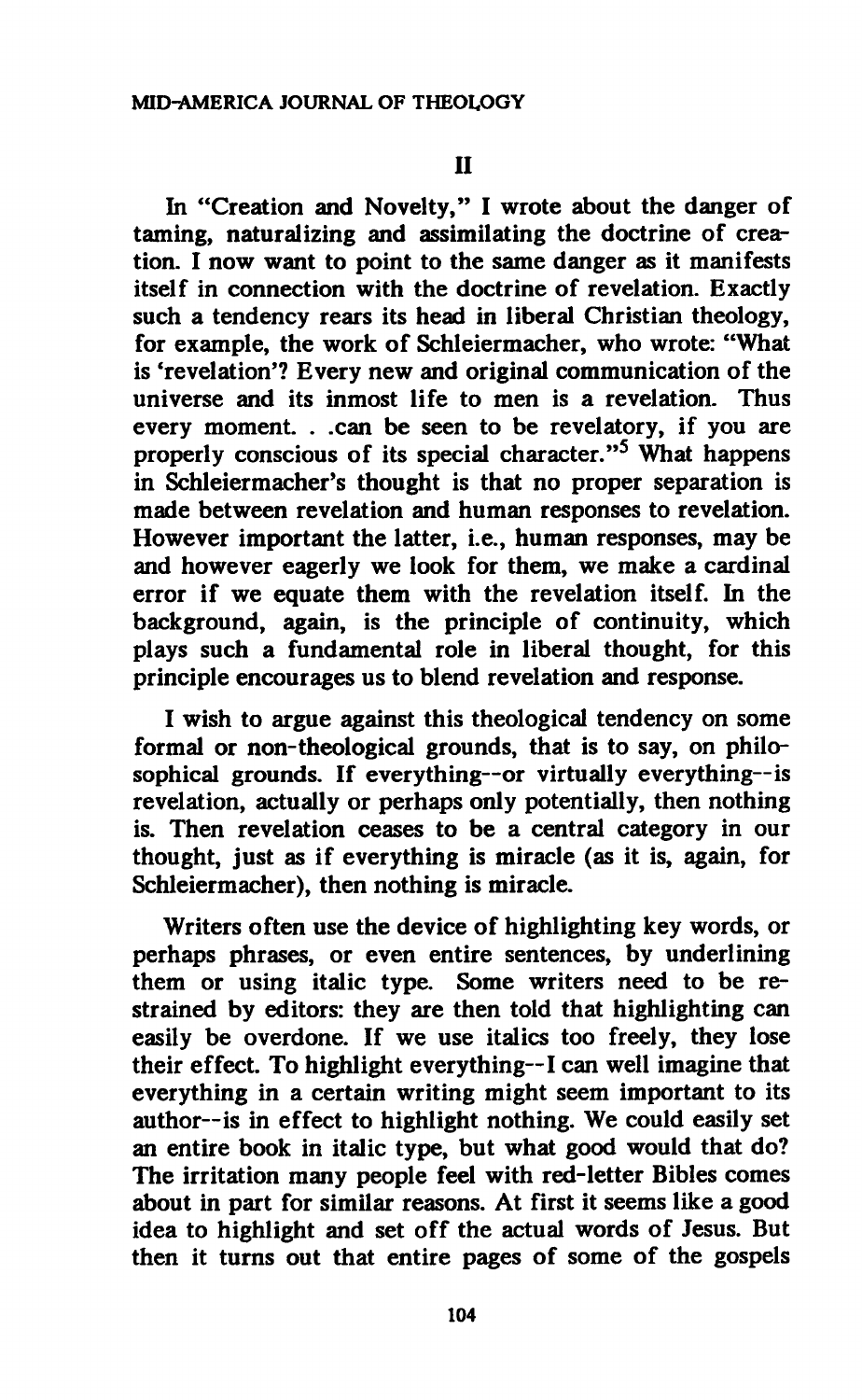**have to be composed of red print (which is less readable than black print). The intended effect of the highlighting is lost.** 

**We must learn to think of revelation as highlight. If all human discourse were revelation, we wouldn't know how to prepare our ears and hearts to listen to the Lord. And if everyone were an incarnation of God—which is more or less what some religious traditions teach—we wouldn't be able to neglect kitchen tasks to sit at the feet of the Master (as Mary did, recognizing that there is plenty of time for doing dishes later). The realization that Jesus—and no one else—is the incarnate Messiah is what gives meaning to the much misunderstood statement, "The poor you always have with you" (John 12:8). Therefore we must stay away from any totalizing view of revelation.** 

# **Ill**

**Another point of a non-theological nature needs to be made here, and it concerns the capacity of human beings to receive and absorb revelation—or any other communication, for that matter. In information theory one hears talk about redundancy, which means, roughly, repetition. When we are told something we already know, it has no information value for us. Moreover, it hinders the reception of genuine information, as we surely all know from experience. Let me give you a couple of examples.** 

**My favorite National Football League team is the Minnesota Vikings. If I listen to a radio or TV sports report from Buffalo to find out how the Vikings fared, their game usually does not lead the parade of scores, for the folks in Buffalo want to hear about the Bills' game. Often many other scores are reported first, perhaps with film clips from the games. Thus I may have to listen for several minutes before hearing about the Vikings' game. What happens, often, is that I miss the Vikings' score altogether, for while other matters are being discussed my mind tends to wander. I may tune in again when the Vikings are mentioned, but sometimes I am not alert enough. The result is that I have to go out and buy a newspaper to get the information I want.**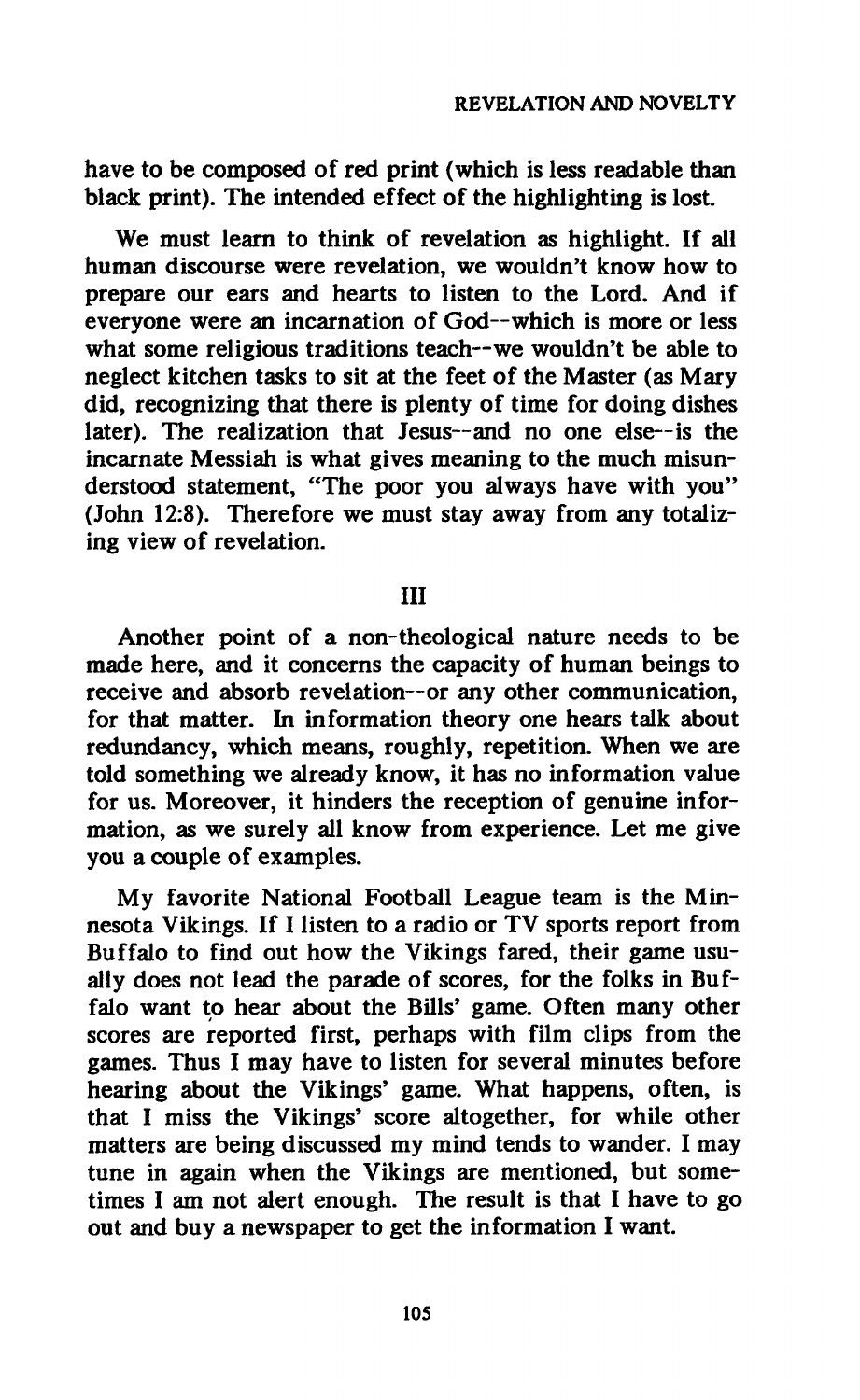**I have the same problem with weather reports. The CBC radio station I listen to loves to give the weather for all sectors of Ontario, and so I have to wait till my own part of the province is mentioned. By that time my attention may have drifted to something else, and I miss it. (How I wish I had a dollar for every time this has happened to me!) I dare say that you would have the same problem. Suppose, when you phoned directory assistance asking for a certain telephone number, the system gave you much more than you asked for—let's say all the telephone numbers on the page on which the number you are seeking appears. I suspect that when the voice on the phone read to you the number that you had actually asked for, you might not be paying attention and thus miss it.** 

**Scientists tell us that some animals perceive only difference; that is to say, they are unable to perceive a mass of solid color. And some can only be said to perceive when there is movement. Hence if a predator stands completely still, they literally don't see or notice him. This shows us again that focus is a major factor in perception generally, and must be borne in mind when we talk about revelation and the mode in which God addresses us and makes contact with us.** 

**One of the points that must be stressed about revelation, then, is that it has focus and comes to us as addressed. To draw an analogy from contemporary life, revelation is much more like a first-class letter than like junk mail. It is not an almanac listing all sorts of things we don't care to know about, e.g., the weather in faraway places; rather, it speaks to our need, our calling, our situation. In that regard it always includes an element of novelty.** 

### **IV**

**At this point I can pause and already sum up some conclusions. Revelation is only meaningful if it is not continuous with human knowledge and experience, if it is not redundant, if it brings us something relevant to our life today, our calling, our needs. At its very center, of course, revelation is gospel, good news. And it is not just yesterday's**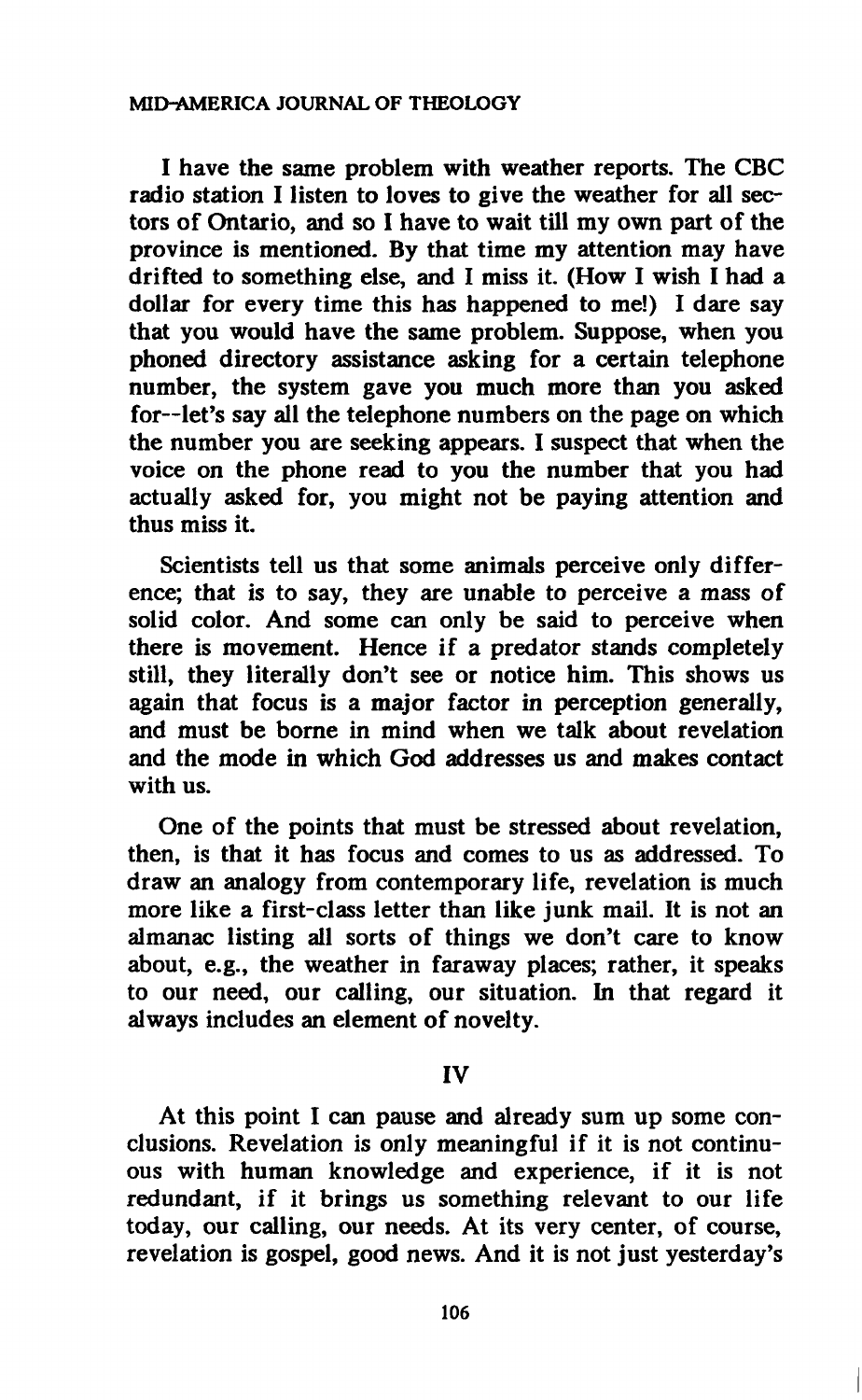**news, which we cast aside like yesterday's newspaper, deeming it of little relevance to our situation today. The fact that the gospel continues to meet with opposition in our own hearts ought to tell us something. We all wish to make our own way, and so we tend to deny our continuing sinfulness. We need to be told day by day that we cannot make it on our own, and to be assured that God has promised to be with us to renew us and enable us to carry out the task he has assigned us.** 

**The fact that revelation is so often rejected ought to be a clue to its real character. The offense which the gospel encounters everywhere—and we must make no exception for our own hearts—should indicate clearly enough that its content, its message, is nothing trivial that we can easily assimilate to our day-by-day round of concerns.** 

**I now propose to draw some implications of this understanding of revelation. The first concerns Scripture—or rather, the story line in Scripture, which we often call Biblical history. Whereas the story line overlaps with general history or world history, and especially the history of the ancient Near East, it can never be assimilated to it but will always stand apart as an indigestible element that causes a degree of perplexity.** 

**One way to express this point is to say that Scripture is a source—or perhaps a set of sources—so different in nature from other sources that we do not know how to include it among the others. As the Christian historian works with Biblical givens, all the while honoring the principle of Biblical authority, he finds a certain unevenness creeping into his work. Omri, for example, is dealt with only in passing in the Bible; his son Ahab is the focus of much more attention. Yet in general history Omri looms much larger. How could one reconcile such disparities?** 

**My answer, of course, is that no serious effort should be made to reconcile them. The integration of Bible with history which is often attempted in Christian high schools is a good idea only up to a point; if carried through consistently it would cost us a great deal. We must study both Omri, for**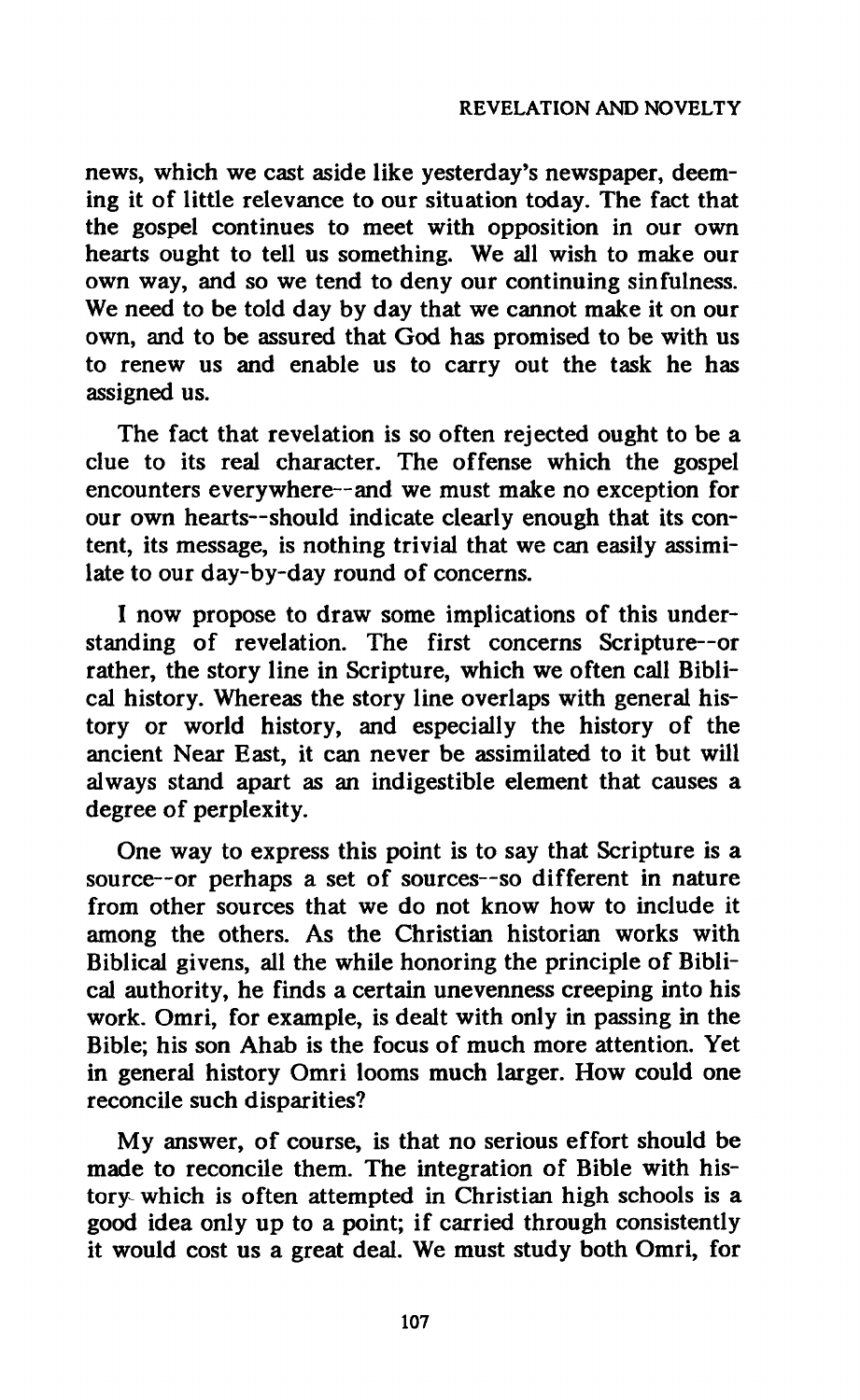**his overall significance, and Ahab, for his special role in a history designated by God as part of his revelation.** 

**I would even apply this approach to the contentious question of the resurrection of Jesus. That our Lord died on the cross is not the subject of much dispute; we could refer to it as a fact. (I use the term "fact" here for whatever one can appeal to in an argument without running the risk of being contradicted. Thus it is now a fact that President Kennedy was a womanizer; it was not a fact back in 1970, seven years after his death.) Jesus' resurrection is not a fact in the same way. Many people deny it. Some affirm it, but in a peculiar way that does not satisfy Christian orthodoxy. And the rest of us maintain that he arose bodily and eventually ascended into heaven. But these events are not part of general history in quite the same way as his death. Of course the miracles that accompanied the crucifixion are not part of general history either.** 

**Some of you might find this a peculiar contention on my part. Am I somehow denying the resurrection? Not at all. Rather, I am arguing that historical awareness of the past is something shared, and that events that are utterly mysterious and/or miraculous cannot easily be assimilated to it. History is full of undigested lumps: the resurrection is one of them. (Historians generally ignore them, or, if they are too prominent to be ignored, deny them.) I cannot explain the resurrection or render it easy to swallow, but I most certainly believe it, and I base my life on it.** 

### **V**

**The next conclusion is somewhat more obvious: the expanded doctrine of general revelation with which many people in Reformed circles have long operated must be scrapped. The basis for this expanded doctrine, which is closely linked with misunderstandings of common grace, is the "God wrote two books" thesis. Proponents of this thesis are referring, of course, not to the Old and New Testaments but to the Bible and nature. And nature, when looked at carefully, turns out to include history and culture. God makes himself known in creation—that's the original thesis.**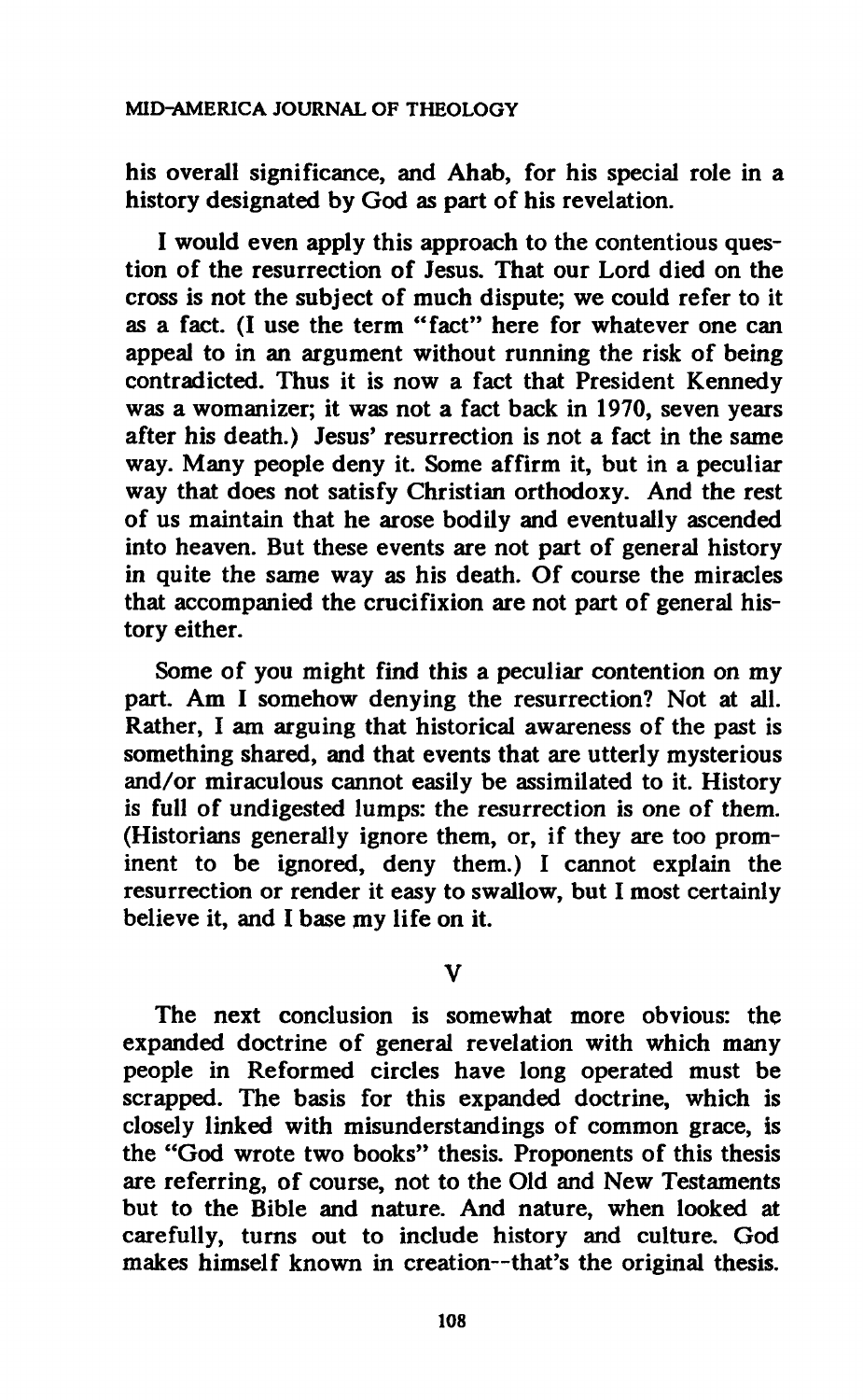**But when general-revelation thinkers are done talking, it turns out that he also makes himself known via the puzzling art works in your local museum of avant-garde art.** 

**To deny this doctrine—or, to be more precise, a mistaken version of the doctrine—I will first make an affirmation, namely, that God created the world good, as the book of Genesis emphasizes. And the believer can see in that goodness of creation a reflection of the goodness of God himself. But we no longer live in the Garden of Eden. This is so obvious that I am almost embarrassed to repeat it here; yet it is of decisive significance for our question today. Does the Windemere Basin, a body of water near my home which is famous for the toxic chemicals it contains, also manifest God's goodness to us? Or can it better be regarded as a reminder of man's greed and shortsightedness?** 

**I am quite willing to admit, then, that the Garden of Eden and the original creation can be viewed in faith as a manifestation of God's goodness, and also that vast stretches of unspoiled nature today lead the believer to think about God as Creator. The issue must be joined when it comes time to assess culture: do the wonders of modern secular art and culture tell us about God? I see no reason to affirm that they do, although they certainly testify eloquently as to who man is. And if history does tell us something about God, the lesson is malleable: what conclusion you draw will depend on what convictions you bring to your study of history. When I contemplate the destruction involved in the Battle of Berlin in 1945, I cannot help but think of God as the one who reveals himself as judge of all the earth: the one who toppled Babylonian and Assyrian tyrants from their thrones has also dealt with Hitler. But such conclusions do not spring directly from the battle itself; rather, they result from examining the battle in the light of the Bible.** 

**What then is the positive content of the doctrine of general revelation? The doctrine is usually our response to texts in Scripture that speak of nature praising God: "The heavens are telling the glory of God; and the firmament proclaims his handiwork" (Ps. 19:1). Why not read such texts as they are written? Why not affirm, with Annie Dilliard and the Gospel**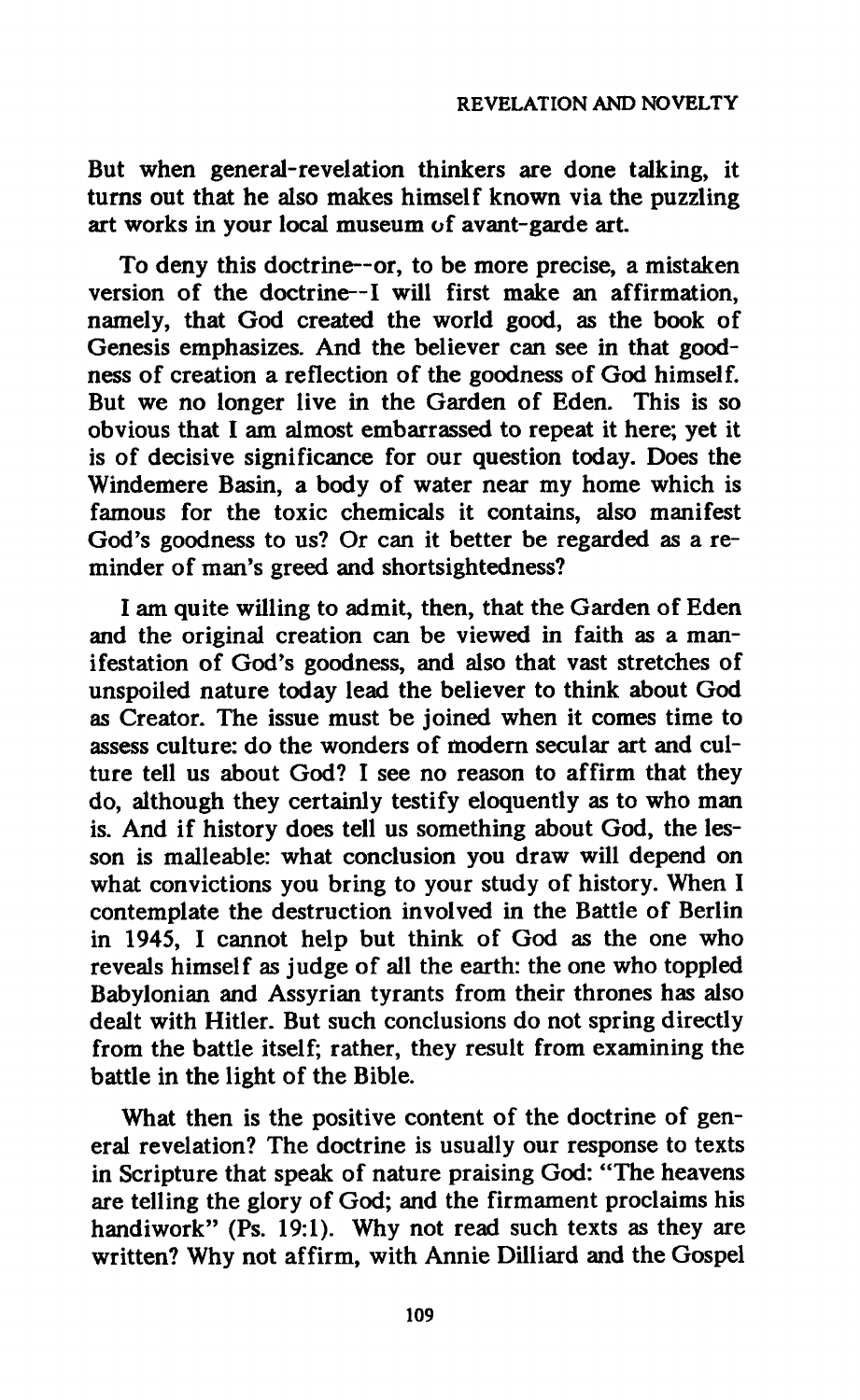**according to Luke (see 19:40), that even stones can speak and shout the praises of God? What we do instead is to affirm that dead nature—why does nature have to be dead, by the way?—leads human beings to draw certain conclusions and make certain affirmations.** 

**The significant element in the doctrine of general revelation is the affirmation made by Paul in Romans 1: the invisible things of God have been made manifest so that mankind might be without excuse. How is one to read this? I for my part do not interpret it on an individual level; in other words, I do not take it to mean that every human being who has ever lived has** *seen* **enough of nature to be able to conclude that God holds man responsible for his sin. (Many human beings never develop enough mental capacity to engage in such reasoning.) I read it instead in collective historical terms. The line of unbelief, cut off from revelation, that is, from God's speaking, which is always addressed to his people, possesses enough collective recollection of his revelation, which is mediated by tradition, that it is able to see the majesty and power of nature as a reminder that there is some sort of judge over all of us. And in virtue of that reminder—in a time before the gospel went out to all the nations of the earth—they are responsible and, in Paul's phrase, without excuse. Today, if people have not heard, we as believers entrusted with the great commission, are at fault.** 

**Defenders of general revelation in the broader sense which I have been criticizing need to take account of the criticisms of the Scottish philosopher David Hume. (It is a weakness in Bruce Demarest's book** *General Revelation<sup>6</sup>*  **that it mentions Hume only once—and then in passing.)<sup>7</sup> In his attack on the teleological or design argument for God's existence, Hume was in a curious and unintended way helping theology get back on track. His age was much preoccupied with "evidences" and the "reasonableness of Christianity." It seemed to many people that theology somehow had to draw on God's handiwork in nature as part of its source material. Hume raised objections about the inferences that were too glibly drawn and maintained that the omnipotent**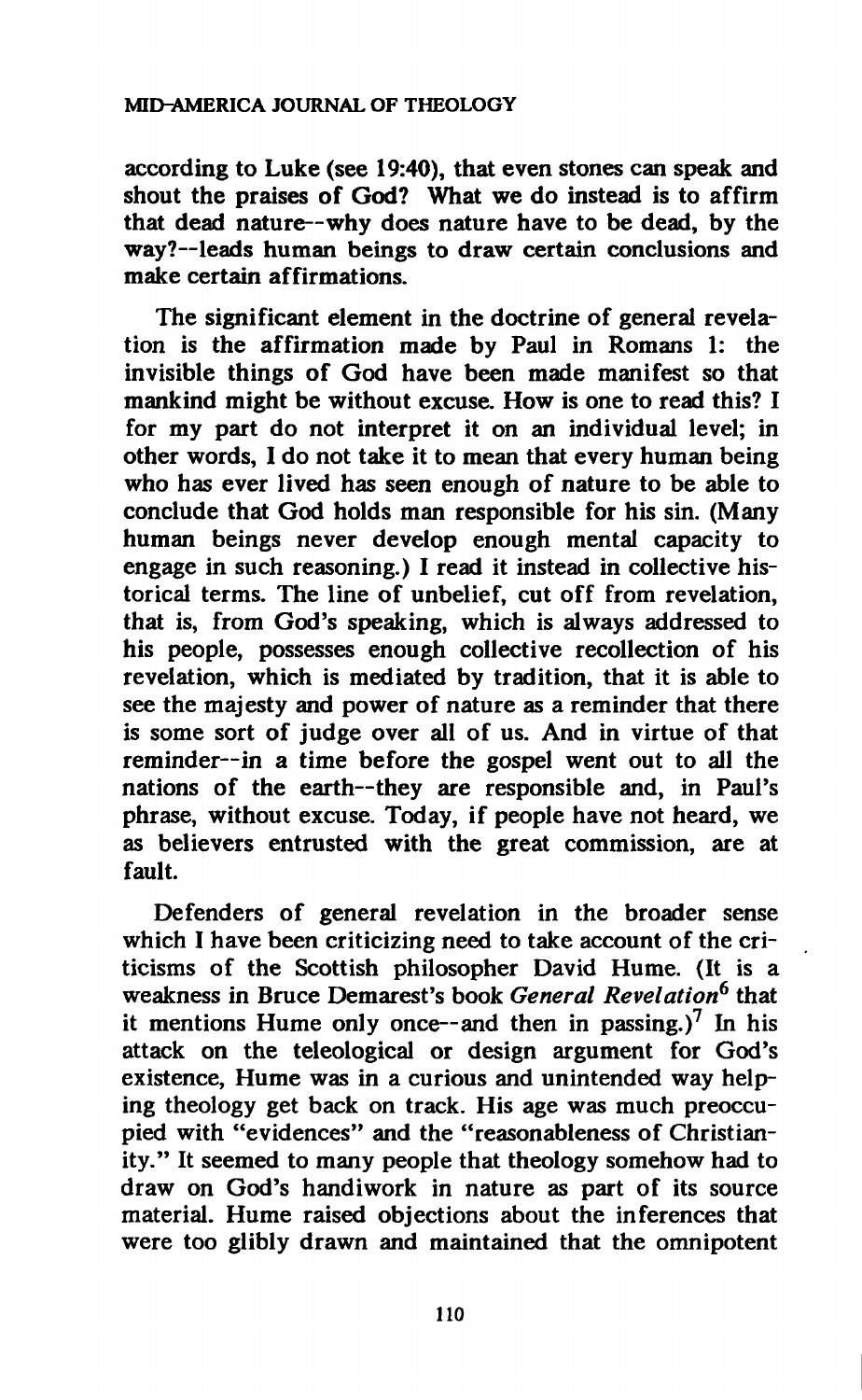**God of the Scriptures was not a likely candidate for having created the world as we know it. He suggested that if we had to infer a maker, we should opt for a young, inexperienced deity, or perhaps even a bungler.** 

**Was Hume right? No, but I would affirm that Hume was alerting us to the ravages of sin—as they affect both history and nature. I have referred already to the blight of pollution. Let's now turn to the daily newspaper as a record of the deeds of men. There we read stories of greed, slaughter, bungling, corruption—in short, sin of every kind. Does God really make himself known in and through such deeds of men? Do we find out what God is like by reading the biographies of Hitler and Stalin? (Remember that although Hitler was toppled from power, Stalin died in bed.) When people starve to death in various countries around the world today, do their spindly legs and bloated stomachs somehow tell us what God is like? Is a direct inference possible from our suffering world to the character of God? Does our ravaged world manifest the image and likeness of God?** 

**A better argument would be that although we as human beings are supposed to manifest God's image, we often keep it hidden. For those who wish to see the Father, of course, Scripture has a straightforward answer. "Philip said to him, 'Lord show us the Father, and we shall be satisfied.' Jesus said to him, 'Have I been with you so long, and yet you do not know me, Philip? He who has seen me has seen the Father. . .'" (John 14:8-9). And so we need to remind ourselves and each other that it pleased God to make himself known to us through Jesus Christ, the Son who is the exact image of the Father. And it was not any physical magnificence on our Lord's part that rendered the Father visible either; indeed, according to Isaiah 53 he was nothing to look at, physically speaking. That's part of the surprise that runs through Scripture. Just as David was an unlikely candidate for the role of God's chosen one, so also Jesus of Nazareth. We see again that God is very specific and focused in his revelation. He does not reveal himself generally through strong males and beautiful females (have you ever watched the Miss America pageant with the broad understanding of**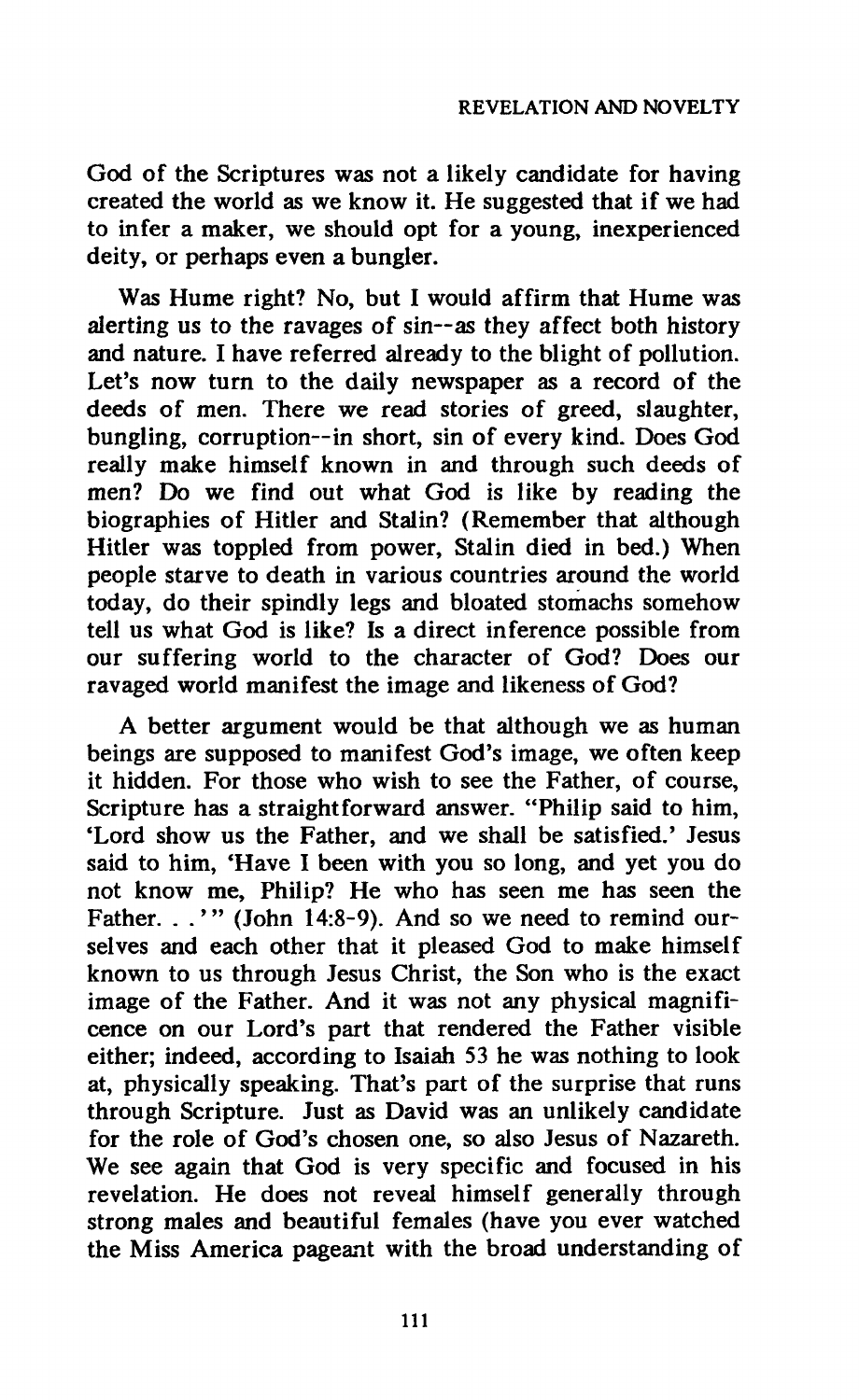**general revelation in your mind as justification?); rather, he reveals himself focally through his chosen one—our Lord Jesus Christ.** 

**The misunderstanding of general revelation is theologically dangerous and unhealthy because it serves to draw attention away from the actual revelation—in Scripture and in Christ. If revelation is potentially available to us everywhere in nature and history and culture, there is no need to be preoccupied with the Bible. What pastor has not heard arguments to the effect that on a beautiful summer Sunday God can be encountered in nature just as well as in church?** 

**Such a misunderstanding is strengthened especially by the attitude many Reformed people take toward the enterprise of science, by which I mean natural science. We are involved in natural science in a big way, for we operate Christian liberal arts colleges in which science is taught. Thus we have developed a rationale for studying science which relies heavily on a mistaken conception of general revelation. Our God is a God of order, we maintain, and by investigating orderly processes in physics, chemistry and biology we come to know him better. Thus science really turns out to be theology in that it yields knowledge of God. What this comes to in practice is that not just nature but also our** *account* **of nature in the form of scientific writings comes to have revelational status.** 

**This tendency to view science itself as a revelation from God is a factor in the debate underway in our circles concerning** *The Fourth Day,* **a recent book of Prof. Howard Van Till of Calvin College.<sup>8</sup> For example, in a letter published in**  *Calvinist Contact* **on January 23, 1987, James Taylor argues: "If God created the earth, then it too is God's Word to us." Robert Vander Vennen, in a later issue, follows up by observing:** 

**Whenever Christian people disagree among themselves about aspects of science, what they are disagreeing about is not science but how to interpret the Bible. What is**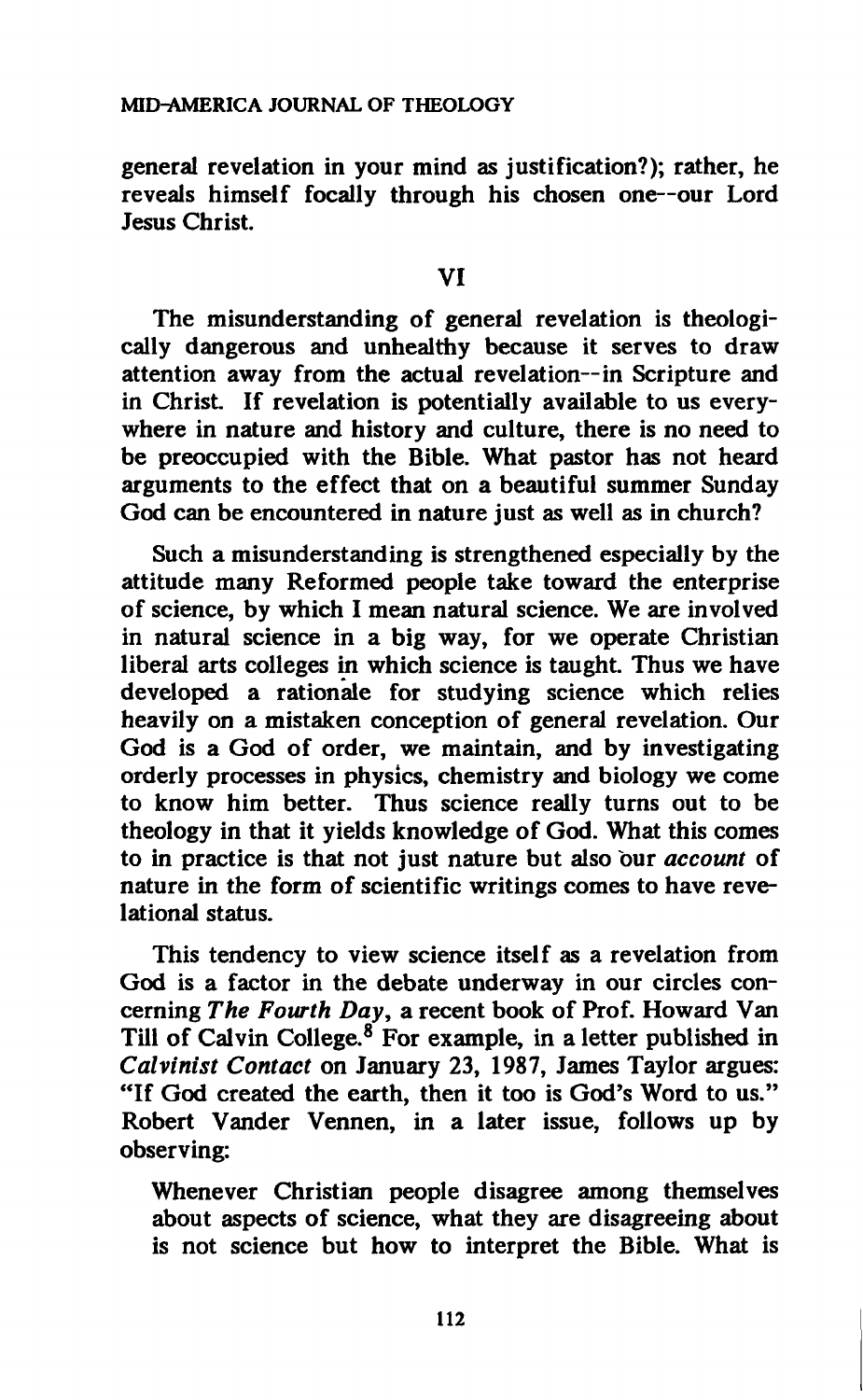**really at stake is how to interpret the Bible. In recent discussions of Van Till's book** *The Fourth Day* **the focus too is on interpreting the first two chapters of Genesis.** 

**To get away from such thinking, we need a clear understanding of what science does—and does not—involve. I would maintain that science today, with its operational definitions and its countless models, can be most fruitfully understood as a series of techniques, discourses, and practices that aim at the material transformation of reality for the betterment of mankind. Does science, then, tell us the way reality is? That some scientists aspire to do so cannot be denied, but then, so do lots of other people, including poets and shamans. The issue, in philosophical terms, is whether an ontological interpretation can and should be given for all scientific operations. And I would answer that question with a simple no. Scientists are welcome to talk about neutrinos and other curious sub-atomic particles, for example, but I do not feel obliged to believe that such particles actually exist, any more than I believe that the Gross National Product exists. Many scientific disciplines make heavy use of abstractions and of reifications that correspond to nothing concrete in reality or human experience. The use of terms that name models can best be understood as a manner of speaking.** 

### **VII**

**Part of our response to the Van Till challenge is to articulate what we believe concerning origins and the age of the earth. In this regard I have five points to make. Naturally, I do not claim that all of them are—or should be—part of the creed we hold in common as Christians.** 

**First of all, the Christian answer to the question of origins in its strongest sense is the doctrine of** *creatio ex nihilo.* **We offer no account, of course, of God's origin.** *Creatio ex nihilo* **means that the universe is not eternal. I believe that this doctrine is best construed as a denial of various other possibilities that have been raised.**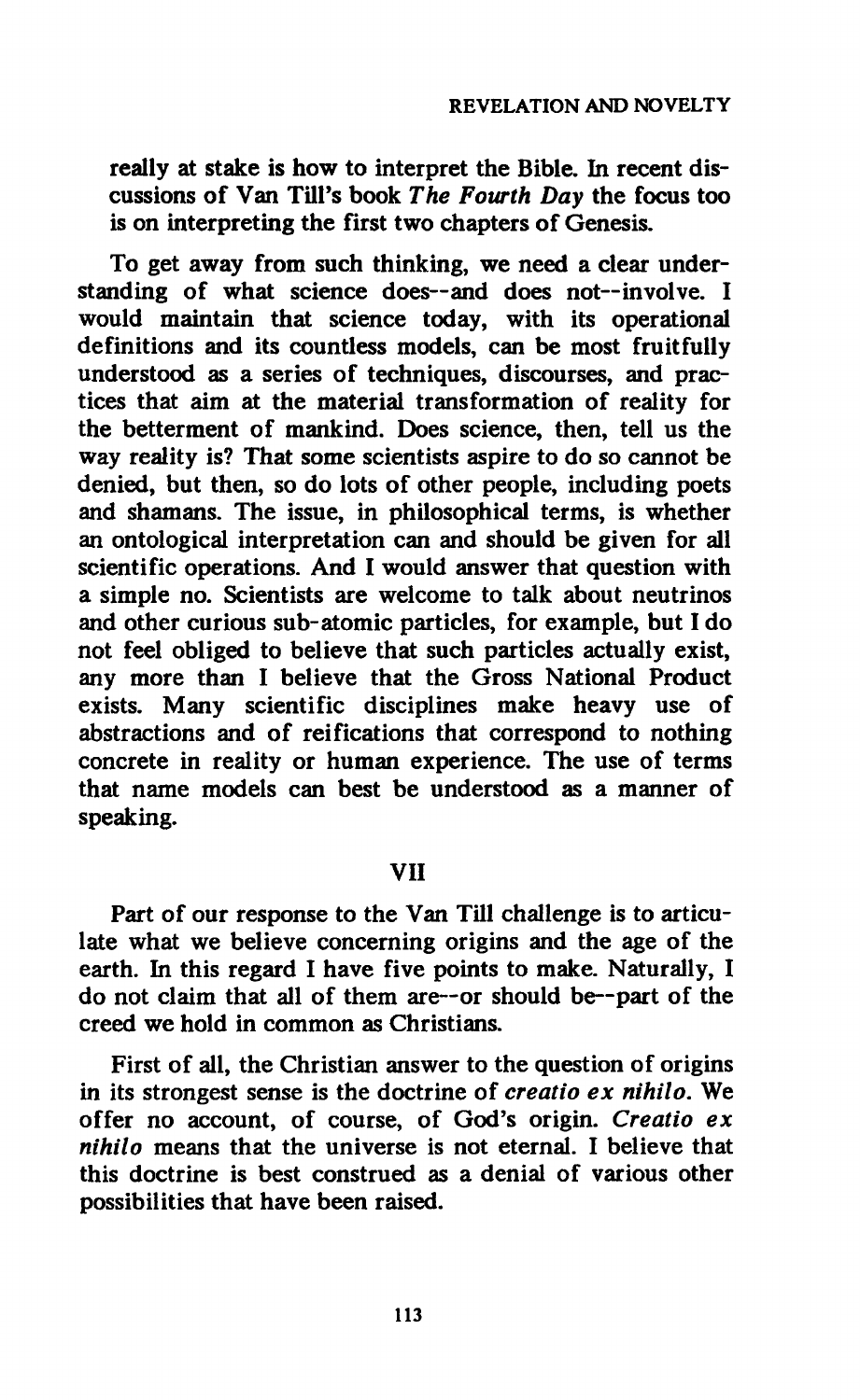### **MID-AMERICA JOURNAL OF THEOLOGY**

**A second, more concrete area of inquiry is the age of the earth: is it relatively old or relatively young? It seems to me that we must maintain that it is a young earth. How young? Here there is some room for debate; I surely would not argue for Bishop Ussher's chronology.** 

**The third area for comment is the proper exegesis of the first eleven chapters of Genesis. Here there is much room for constructive work on the part of conservative Christians. To maintain that these chapters must be taken "literally" (which to me means in terms of everyday experience) will not get us very far; what we really mean to say is that they must be taken seriously. And what this means, in turn, is that they must be understood as part of the gospel message, in a way that will render them suitable material for preaching. We do deal somewhat with Noah in sermons, but we tend to neglect the rest of what we find in Genesis 4 through 10.** 

**The fourth area of comment is the doctrine of the fall into sin, which must be taught as historical. By calling it historical, I mean to say that the fall is something that actually happened within time (unlike the creation itself, which inaugurated time) and that it has consequences for all subsequent human history. It is especially the radical consequences of the fall into sin that need to be stressed when we talk about origins. Where did we come from? It is not enough to say that we come from God, who looked upon his handiwork and declared that it was very good: we must add that we fell very deeply into sin, and that we have only slowly, through God's grace, been raised up again. In my own teaching I stress the consequences of the fall into sin as giving us a perspective on so-called prehistory.** 

**The fifth area of comment is the character of history as constructed, as communal remembrance. In other words, to tackle these questions we need a Christian philosophy of history, including especially an understanding of what historical awareness is and what factors go to make it up. Our young people must grasp the existential need for a myth to live by; without such an awareness they will never comprehend what evolutionism really is in our society,**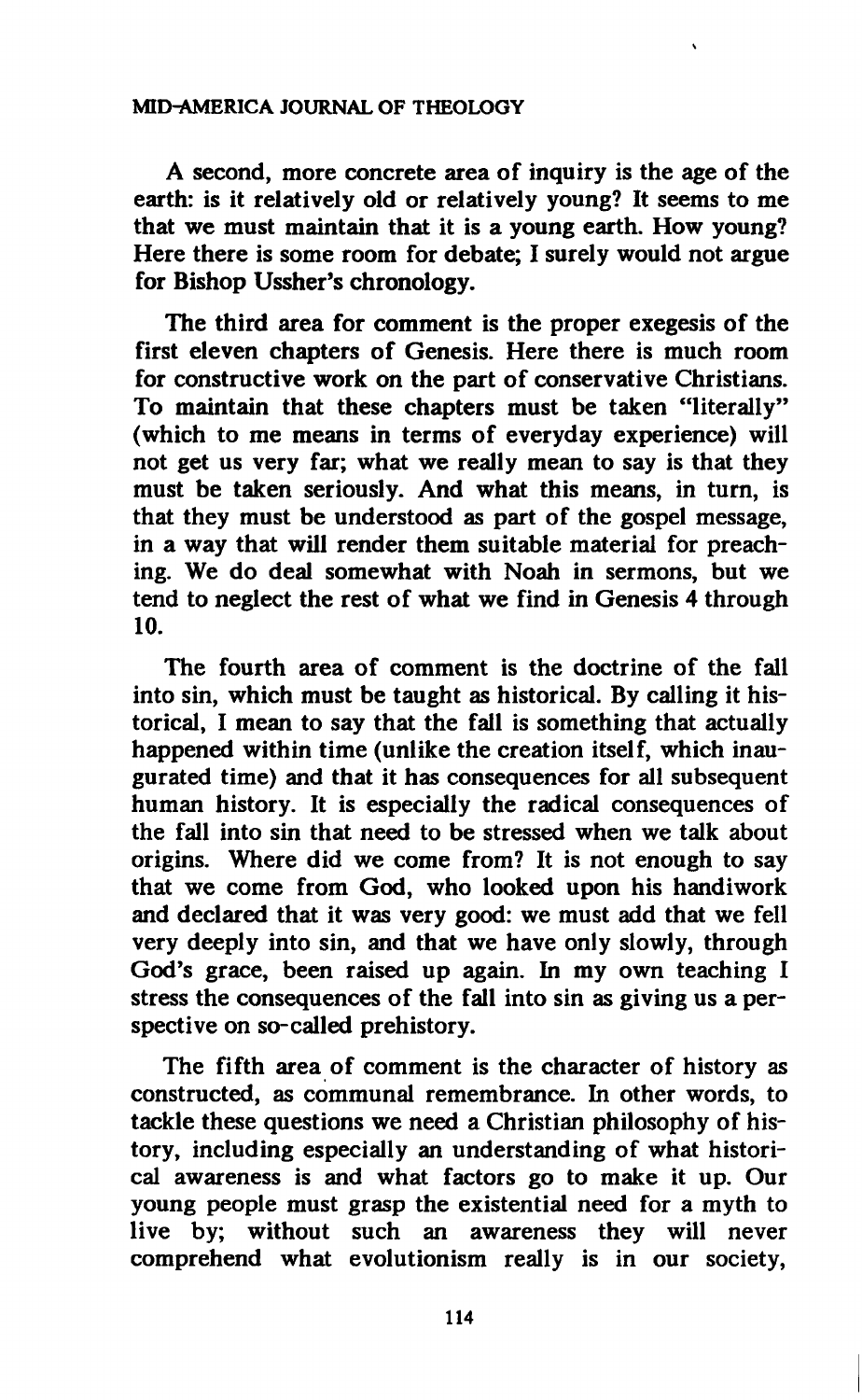**namely, the narrative of the myth of progress by which modern secular man tries to live. Our main story line is not one of continuous progress but rather creation by God, fall into sin with all of its consequences, and then redemption through Jesus Christ, with the fruits of that redemption already beginning to manifest themselves in human history here on earth.** 

**Should all of these affirmations about origins become part of our creed, our body of official teaching? I don't believe so. I mentioned five points. The ones that have credal significance, in my judgment, are the first** *(creatio ex nihilo)* **and the fourth (the fall into sin and its radical consequences).** 

### **VIII**

**The final area of application for the conception of revelation I am proposing is the study of the world's religions. That such study is popular today and that it is pervaded by relativism and universalism is surely well known to all of you. How should we respond to this state of affairs? Should we stay away from such study? I don't believe so, for how could we ever square such a strategy with our commitment to missions?** 

**As long as we are in the grip of the misunderstanding of general revelation and common grace according to which, to use the words of Ralph Stob, a former president of Calvin College, God "speaks to men in pagan nations through their noblest souls and greatest geniuses," we will not quickly find the way out. Rather, we will be inclined to suppose that we really have no choice but to become ever more liberal on this question. Stob also wrote: "It is God's grace applied through the operation of the Spirit which explains whatever was good and true in pagan antiquity."<sup>9</sup> Classical civilization has long been protected in our circles by the umbrella of common grace; today we see modern secular science seeking shelter there as well.** 

**I would propose instead that we simply refuse to regard the world's major religious traditions—however impressive they may be in cultural, artistic, and intellectual respects—as**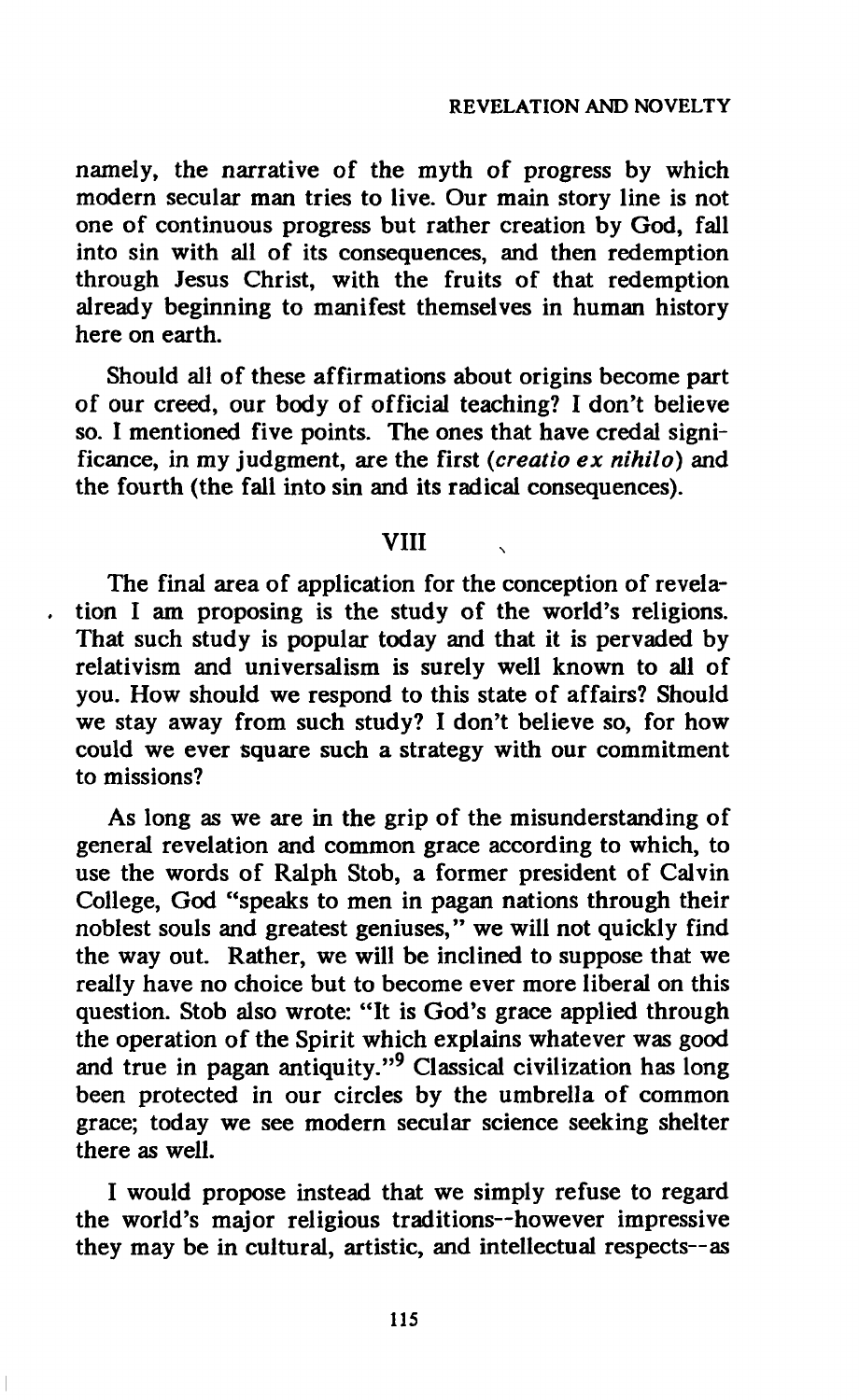**having anything to do with a self-manifestation on God's part outside of Christ and Scripture. We will then be in a position to study those traditions historically and culturally without surrendering to relativism. Closer to home, we will also be able to join the North American discussion about what we must do to make room in our society for increasing numbers of people whose cultural roots are not in Europeas our own are—but in Asia.** 

**All of this discussion and study can take place, I am convinced, without any surrender on the essential point of antithesis between the gospel and the religious traditions that oppose it. The notion of revelation as novelty, as providing man with surprising truths that he could not figure out on his own, will safeguard us from the temptation to declare that all religions eventually reach the same general conclusion. We must declare most emphatically that they do not. What Christianity affirms is that God, the Maker of heaven and earth, has manifested himself and made his will for mankind known through one person centrally—Jesus of Nazareth. And so we must continue to think along the lines of the man in Zechariah's prophecy, who tpok hold of the robe of a Jew and declared, "Let us go with you, for we have heard that God is with you" (Zech. 8:23).** 

**We have been holding onto that robe for so long ourselves that some of us suppose that we really are Jews, and that our adherence to Christ is somehow part of our ethnicity. (I point, for example, to the misguided efforts undertaken by the Christian Reformed Church's Synodical Commission on Race Relations.) Therefore, I close with a reminder that our ancestors—perhaps I should speak for myself here and point only to my own Frisian forebears—worshipped other gods before the gospel took hold of them and called them away from pagan practices. The challenge that awaits us is not to somehow synthesize all cultures and ethnic groups but to point people the world over to Jerusalem. They will have to decide for themselves, as we have long been determining for ourselves, what baggage they can take with them on that journey to the city of David.**